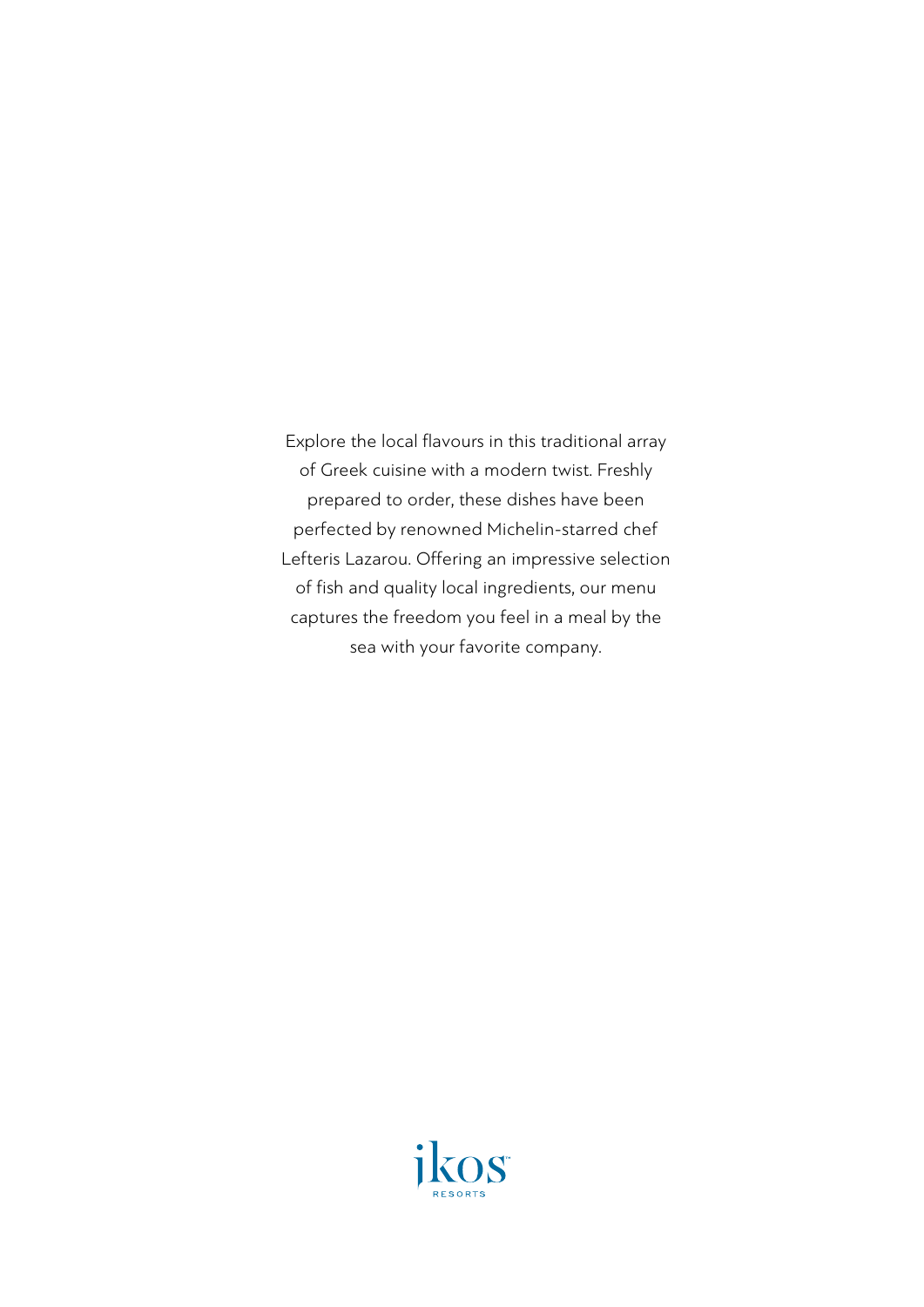## **STARTERS VORSPEISEN** ENTRÉES

| GF     | Gazpacho peas soup with "Apaki" and dill oil<br>Gazpacho-Erbsensuppe mit "Apaki" und Dillöl<br>Gaspacho de pois avec Apaki et huile d'aneth                                                                                  | 14€             |
|--------|------------------------------------------------------------------------------------------------------------------------------------------------------------------------------------------------------------------------------|-----------------|
| GF     | Fish soup with saffron from Kozani<br>Fischsuppe mit Safran aus Kozani<br>Soupe de poisson au safran de Kozani                                                                                                               | 16€             |
| V GF   | Greek salad with Feta, Halkidiki olives, onions and olive oil<br>D'olive Griechischer Salat mit Feta-Käse, Chalkidiki-Oliven, Zwiebeln<br>und Olivenöl<br>Salade grecque au fromage Feta, olives Halkidiki, oignons et huile | 18€             |
| VG GF  | Mix green salad with quinoa and pomegranate<br>Grünen Salat mit Quinoa und Granatapfel mischen<br>Salade composée: salade verte, quinoa et grenade                                                                           | 16€             |
| V      | Beetroot salad with apples and "Xinotyri" cheese from Crete<br>Rote-Bete-Salat mit Äpfeln und Xinotyri-Käse aus Kreta<br>Salade de betteraves aux pommes et fromage «Xinotyri» de Crète                                      | 18€             |
| V      | Mix garden salad with Feta and almond biscuit<br>Gartensalat mit Feta-Käse und Mandelkeks mischen<br>Salade du jardin, fromage Feta et biscuits aux amandes                                                                  | 14 <sup>5</sup> |
| VG GF  | Slow cooked garlic hummus with marinated mushrooms<br>Langsam gekochter Knoblauch-Hummus mit marinierten Pilzen<br>Houmous à l'ail, cuit lentement avec des champignons marinés                                              | 14€             |
| $\vee$ | Crunchy zucchini bites with yoghurt and parsley<br>Knusprige Zucchinibissen mit Joghurt und Petersilie<br>Bouchées de courgettes croquantes au yaourt et au persil                                                           | 14€             |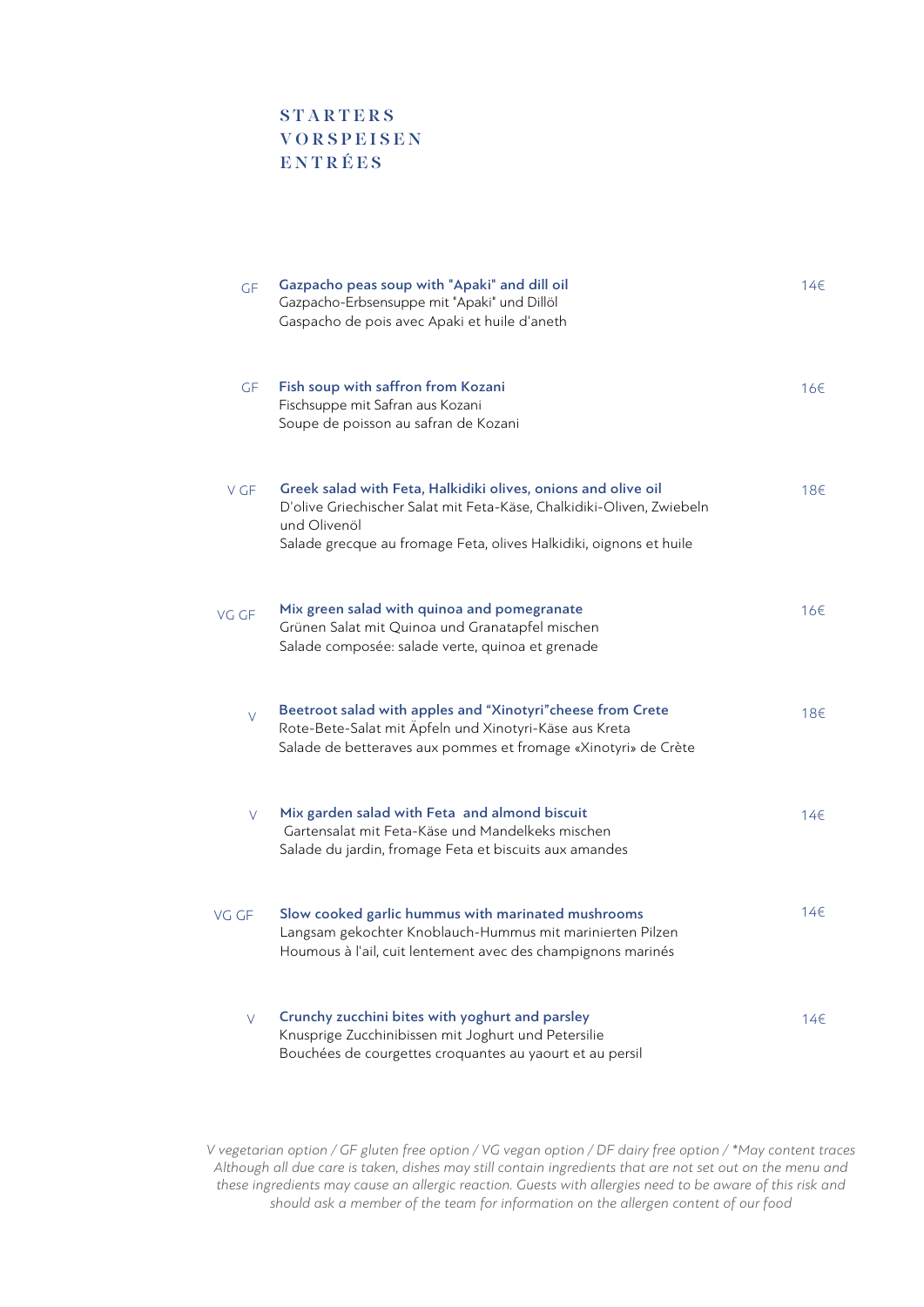## START ERS **VORSPEISEN** ENTRÉES

|           | Crispy anchovies with mayonnaise, pickled cucumber and capers<br>Knusprige Sardellen mit mayonnaise, eingelegter gurke und kapern<br>Anchois croustillants mayonnaise, concombre mariné et câpres                                    | 18€ |
|-----------|--------------------------------------------------------------------------------------------------------------------------------------------------------------------------------------------------------------------------------------|-----|
|           | Fried calamari with fresh herb mayonnaise<br>Gebratene Calamari mit frischer Kräutermayonnaise<br>Calamars frits accompagnés de mayonnaise aux herbes fraîches                                                                       | 16€ |
| GF        | Shrimps "Saganaki" cooked with Limnio wine, baked tomato and tarragon<br>Garnelen "Saganaki" gekocht mit Limnio-Wein, gebackenen Tomaten und Estragon<br>Crevettes "Saganaki" cuites avec du vin Limnio, tomates au four et estragon | 20€ |
| <b>GF</b> | Octopus cooked with onions confit and yellow split peas puree<br>Octopus gekocht mit Zwiebelconfit und gelbem Bohnenpüree<br>Poulpe cuit aux oignons confits et purée de haricots jaunes cassés                                      | 18€ |
| DF GF     | Sea bream marinated in lime, chili, avocado and coriander<br>Seebrasse mariniert in Limette, Chili, Avocado und Koriander<br>Dorade marinée au citron vert, piment, avocat et coriandre                                              | 18€ |
|           | Beef "Kebabs" with tomato and pepper sauce and yogurt dip<br>Rindfleisch "Kebabs" mit Tomaten-Pfeffer-Sauce und Joghurt-Dip<br>Boeuf "abebabs" accompagné de sauce au poivre, de sauce<br>tomate et trempette au yaourt              | 18€ |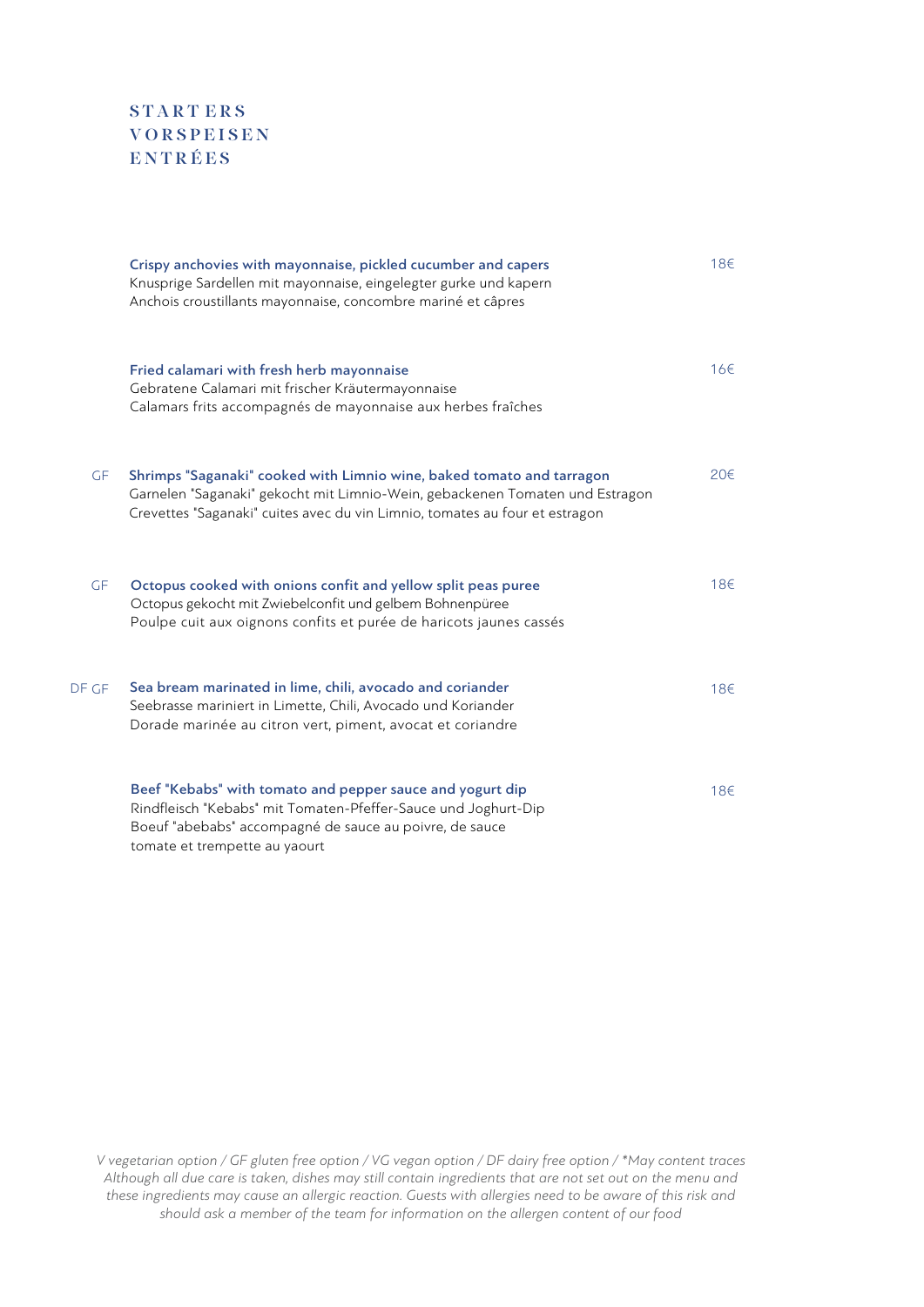### MAIN COURSE HAUPTGÄNGE PLATS PRINCIPAUX

|    | Crispy sea bream fillet with smoked eggplant puree<br>Knuspriges Seebrassenfilet mit geräuchertem Auberginenpüree<br>Filet de dorade croustillant à la purée d'aubergine fumée                                                   | 28€      |
|----|----------------------------------------------------------------------------------------------------------------------------------------------------------------------------------------------------------------------------------|----------|
|    | "Kritharoto" pasta with shrimps and aged Cretan "Graviera" cheese<br>"Kritharoto" -Nudeln mit Garnelen und gereiftem kretischen "Graviera" -Käse<br>Pâtes "Kritharoto" aux crevettes et fromage crétois "Graviera" vieilli       | 28€      |
|    | Sea bass fillet with fregola and beetroot<br>Wolfsbarschfilet mit Fregola und Rote Beete<br>Filet de bar, fregola et betterave                                                                                                   | 32€      |
| GF | Lamb "Kleftiko" with potato puree<br>Lamm "Kleftiko" mit Kartoffelpüree<br>Agneau "Kleftiko" avec purée de pommes de terre                                                                                                       | 32€      |
| DF | Pork "Souvlaki" with pita bread, tomato, onion and parsley<br>Schweinefleisch "Souvlaki" mit Fladenbrot, Tomate, Zwiebel und Petersilie<br>"Souvlaki" de porc avec pain pita, tomate, oignon et persil                           | 246      |
|    | Chicken fillet slow cooked with "Skioufihta" pasta, bacon cream<br>Hähnchenbrust-Slow-Cooker mit Nudeln, Speck und Sahne "Skioufichta"<br>Mijoteuse de poitrine de poulet mijoté avec des pâtes "Skioufichta", bacon<br>et crème | $22 \in$ |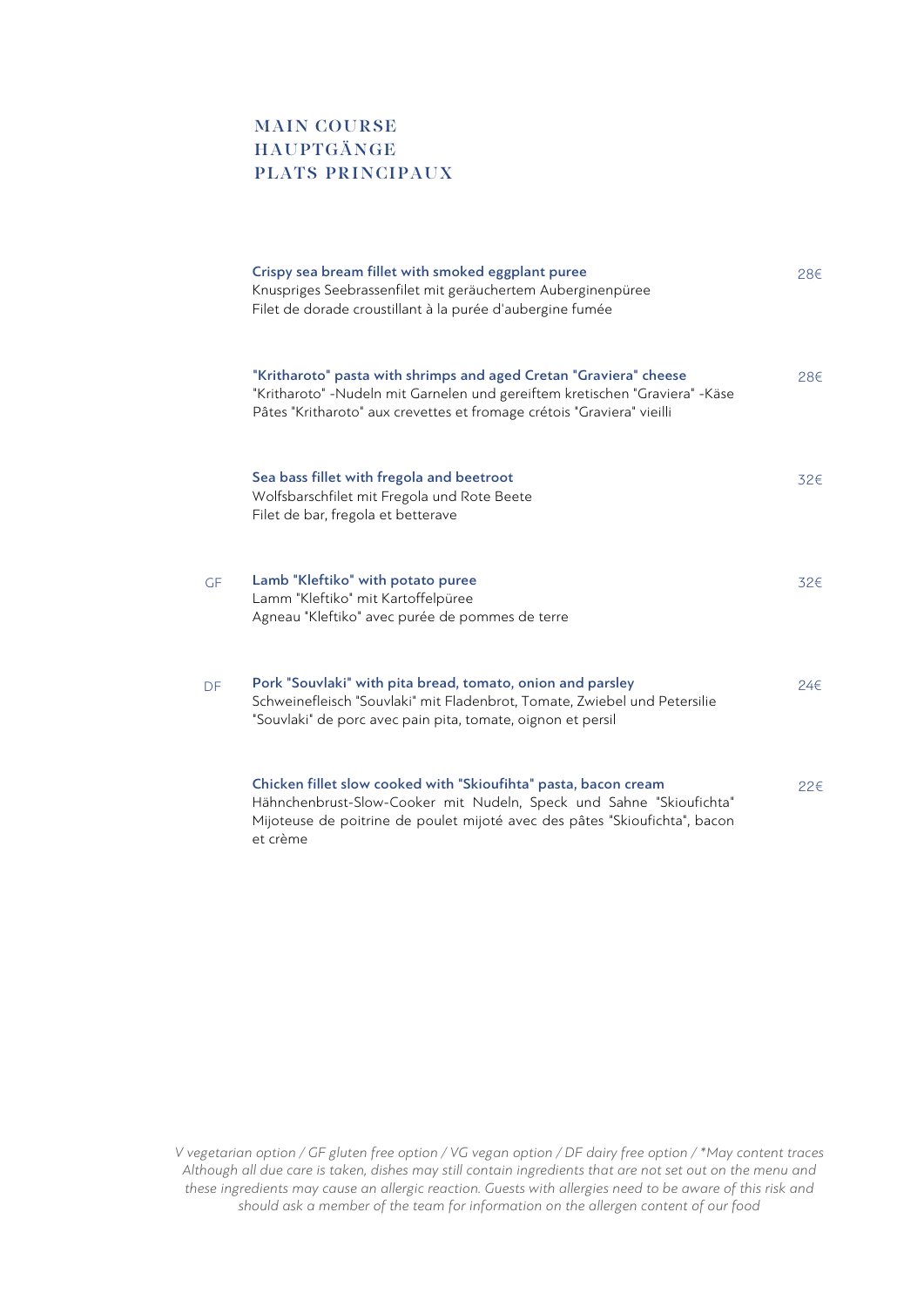# MAIN COURSES HAUPTGÄNGE PLATS PRINCIPAUX

 $GF$ 

 $GF$ 

|    | <b>Traditional Mousaka</b><br>Traditionelles Mousaka<br>Mousaka traditionnelle                                                                                        | 22€ |
|----|-----------------------------------------------------------------------------------------------------------------------------------------------------------------------|-----|
| V  | Vegetable Mousaka<br>Gemüse Mousaka<br>Mousaka aux légumes                                                                                                            | 20€ |
| VG | Green peas puree with seasonal garden vegetables<br>Grünes Bohnenpüree mit saisonalem Gartengemüse<br>Purée de haricots verts avec ses légumes de saison du<br>jardin | 20€ |
| VG | Mix grilled mushrooms with carob honey<br>Gegrillte Pilze mit Johannisbrothonig mischen<br>Mélange de champignons grillés et miel de caroube                          | 20€ |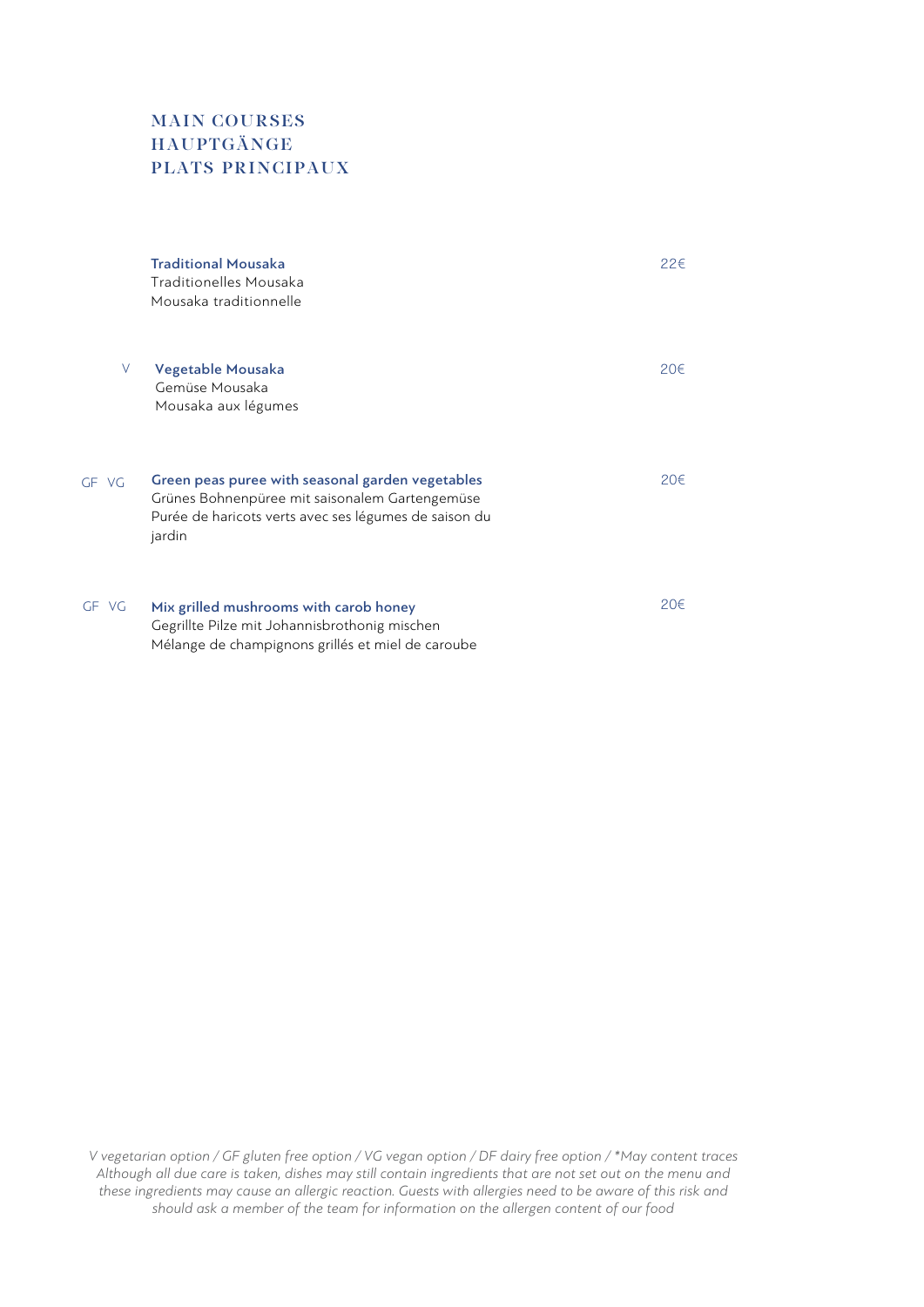#### **DESSERTS NACHSPEISEN** DESSERTS

| VG GF  | Poached pear with safran<br>Pochierte Birne mit Safran<br>Poire pochée au safran                                                                                                                                                        | 14€ |
|--------|-----------------------------------------------------------------------------------------------------------------------------------------------------------------------------------------------------------------------------------------|-----|
| $\vee$ | Halya mousse with caramelized hazelnuts and hot chocolate sauce<br>Halva-Mousse mit karamellisierten Haselnüssen und heißer Schokoladensauce<br>Mousse Halva aux noisettes caramélisées et sauce au chocolat chaud                      | 14€ |
| $\vee$ | Chocolate creme with almond biscuit and rose water sorbet<br>Schokoladencreme mit Mandelkeks und Rosenwassersorbet<br>Crème au chocolat avec biscuit aux amandes et sorbet à l'eau de rose                                              | 14€ |
| GF     | <b>Seasonal fruits</b><br>Saisonale Früchte<br>Fruits de saison                                                                                                                                                                         | 14€ |
| $\vee$ | Ice cream selection<br>vanilla, chocolate, strawberry, banana, pistachio<br>Auswahl mit Eisgeschmack<br>Vanille, Schokolade, Erdbeere, Banane, Pistazie<br>Assortiment de crèmes glacées<br>vanille, chocolat, fraise, banane, pistache | 9€  |